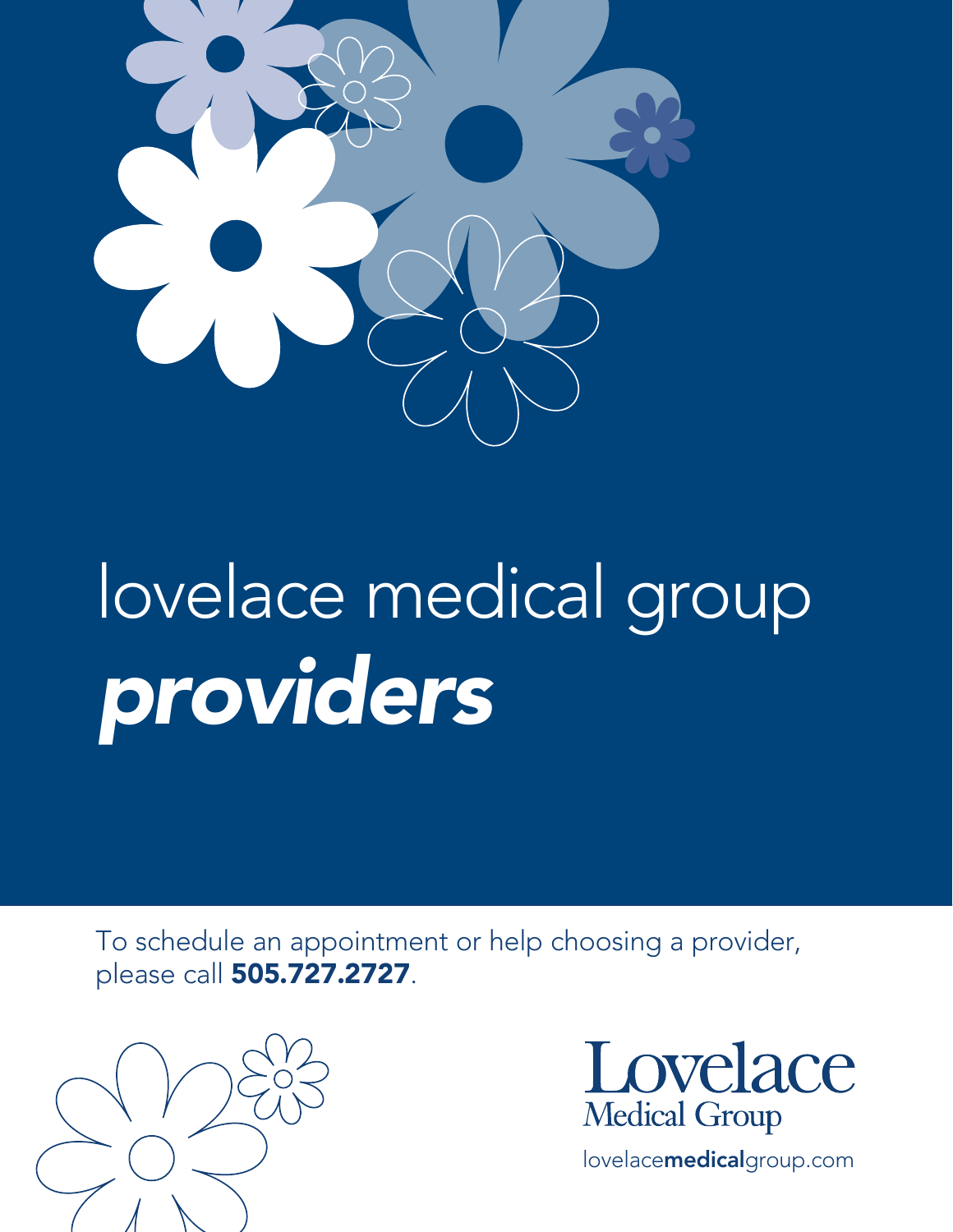# Breast Care

4701 Montgomery Blvd NE Albuquerque, NM 87109 Ph: 505.727.6900 Fax: 505.727.6913

**Providers:**

Darcy Cooke, PA-C Cal Ridgeway, M.D.

# **Cardiology**

502 Elm St NE Albuquerque, NM 87102 Ph: 505.841.1000 Fax: 505.727.9590

#### **Providers:**

#### **GENERAL CARDIOLOGY:**

Michael Adjei-Poku, M.D. Eddie Brown, M.D. Munif Hussein Alkouz, M.D. Laura McDermott, NP Charles Kim, M.D. Lakshmi Parvathaneni, M.D. Mel Peralta, M.D. Mridula Rai, M.D. Maithili Shenoy, M.D. Karen Sopko, M.D. Geoffrey Steffens, NP

#### **ELECTROPHYSIOLOGY:**

Yaw Adjei-Poku, M.D. Michael Bestrawros, M.D. Michael Hoskins, M.D. Sean Mazer, M.D. Sandeep Nair, M.D. Brad Gwyther, PA Catherine Mahoney, NP

#### **INTERVENTIONAL CARDIOLOGY:**

Mark Bieniarz, M.D. Stacey Clegg M.D. Geoffrey Kunz, M.D. Raymond Yau, M.D.

#### **VASCULAR SURGERY**

Thu Nguyen, FNP Trent Lee Proffitt, M.D. Jessica Secor, M.D. Richard Wilkerson, M.D. Dana Booth, M.D. Fenton McCarthy, M.D. Kevin Richardson, M.D. Brian Castlemain, M.D. Daniel Maoz-Metzl, M.D.

2240 Grande Blvd. SE, Suite 201 Rio Rancho, NM 87124 Ph: 505.727.4300 Fax: 505.727.9590

**Providers:**

Munif Hussein Alkouz, M.D. Mel Peralta, M.D. Mark Bieniarz, M.D.

4705 Montgomery Blvd NE, Suite 101 Albuquerque, NM 87109 Ph: 505.727.6971 Fax: 505.727.6076

**Providers:** Michael Adjei-Poku, M.D. Lakshmi Parvathaneni, M.D. Mridula Rai, M.D. Maithili Shenoy, M.D. Karen Sopko, M.D.

4801 McMahon Blvd, Suite 110 Albuquerque, NM 87114 Ph: 505.727.4440 Fax: 505.727.9590

**Providers:**

Loutsios Ierides, M.D. Roderick Woods, M.D. Michael Carpenter, PA

1631 Hospital Drive, Suite 110 Santa Fe, NM 87505 Ph: 505.984.8012 Fax: 505.424.9193

#### **GENERAL CARDIOLOGY:**

William Mansfield, M.D. Brad Stamm, M.D.

Amber Zoubovitch, PA Candice Hewitt, PA-C

#### **INTERVENTIONAL CARDIOLOGY:**

Timonthy Vellinga, M.D. Mark Zolnick, M.D. Adam Ronan, M.D.

# Ear, Nose, Throat & Hearing Center

1020 Tijeras Ave NE Albuquerque, NM 87106 Ph: 505.727.1670 Fax: 505.727.9590

#### **Providers:**

l

Teresa Hogan, CCC, SLP Dick Hoistad, M.D. Lilybeth Lugo-Montalvo, AuD Jessica McKay, Allergist Raymond C. Matteucci, M.D., FACS Jason E. Mudd, M.D. Claudia Puig-Román, AuD Allyson Ray, M.D., FACS Rosemary Rodriguez, PA-C

## Endocrinology & Diabetes Care Clinic

6701 Jefferson NE Albuquerque, NM 87109 Ph: 505.727.6200 Fax: 505.727.9590

**Providers:** Rachael Cunnick, PA-C Lisa Ereifej, M.D.<br>Karla Giese, DNP, NP, CDE Margaret Joy Lor Ameena Madan Paramasivan, M.D. Deanna Romine RN, RD, CDE Marta Terlecki, M.D.

Margaret Joy Longley, DNP

Referral required for diabetic education.

# Family Practice

6701 Jefferson NE Albuquerque, NM 87109 Ph: 505.727.6200 Fax: 505.727.9590

#### **Providers:**

Nina Allen, NP Christina Andre, FNP-C Bettina Cuthrell, FNP-C Andrew Clarkinson, D.O. Pamela Fulton, FNP-C Eva Houghton, FNP-C Debra Ann Narcisse, ANP-C Brian Naizer, M.D. Katharine Pickett, M.D. Angela Sanchez, M.D.

Megan Sommer, FNP-C Vidya Subramanian, M.D.

4420 Irving Blvd NW Albuquerque, NM 87114 Ph: 505.727.6300

#### **Providers:**

John Bond, M.D. Susan Harte, D.O. Kelly Hoock, FNP-C Celia Jones, FNP-C Rebecca Reed, FNP-C Mirta Rodriguez-Lugo M.D. Amanda Walker, Registered Dietitian , LD

3900 Las Estancias Ct SW Albuquerque, NM 87121 Ph: 505.727.4200 Fax: 505.727.9590

**Providers:**

Ximena Galarza-Rios, M.D. Kerri Kremer, CFNP

*continue...*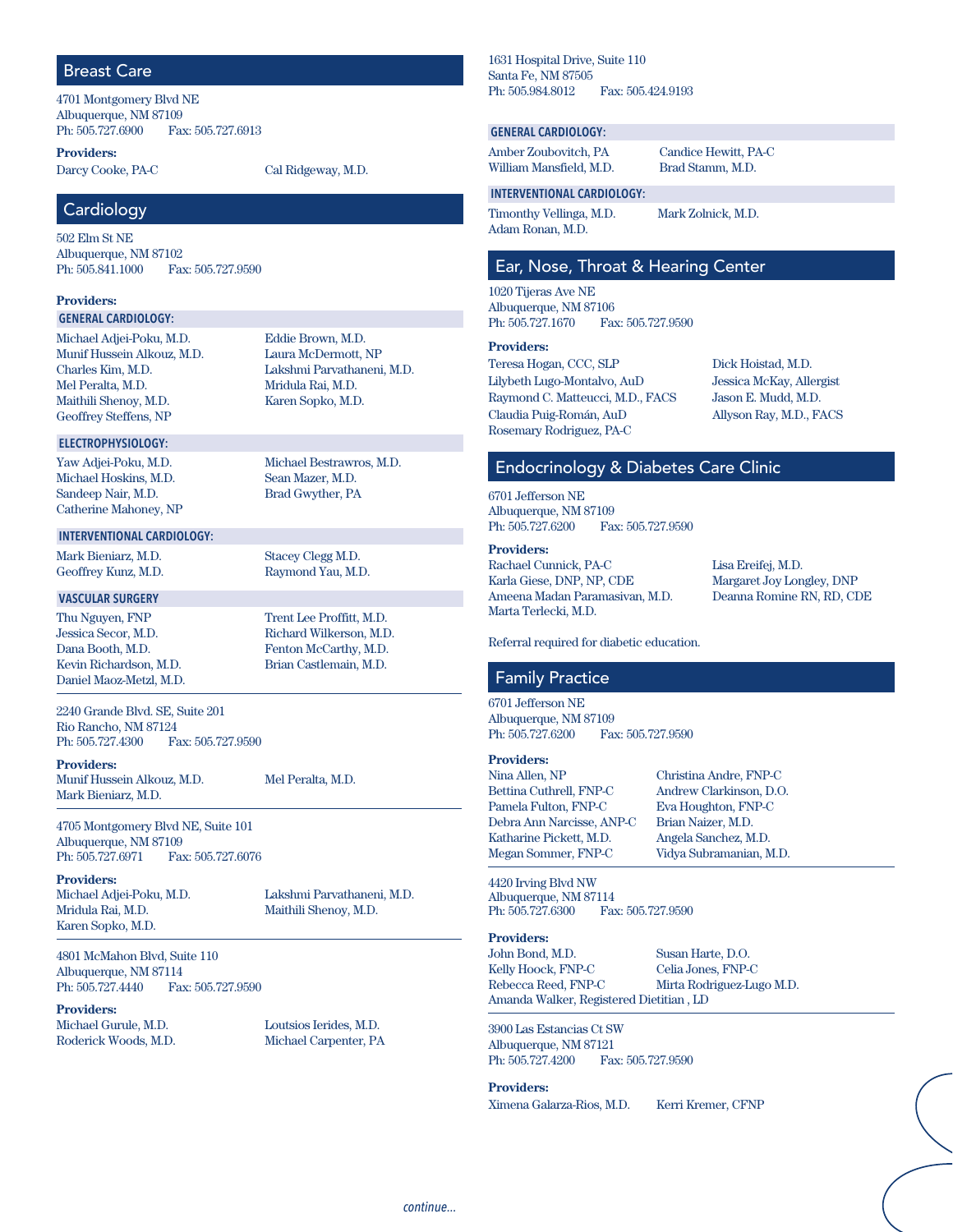# **Gastroenterology**

4705 Montgomery Blvd NE, Suite 201 Albuquerque, NM 87109 Ph: 505.727.7833 Fax: 505.727.9590

#### **Providers:**

Chris Carter, M.D. Bridget Coyne, CNP Julie Farrer, M.D. Jessica Ryder, PA-C

4801 McMahon Blvd., Suite 245 Albuquerque, NM 87114 Ph: 505.727.7833 Fax: 505.727.9590

**Providers:** Katheryne Barron, CNP Chinonyerem Enyinna, M.D.

500 Walter St NE, Suite 401 Albuquerque, NM 87102 Ph: 505.727.7833 Fax: 505.727.9590

**Providers:** Ahmed Bolkhir, M.D. Genevieve Davis, CNP Laura LeBlanc, CNP

# General Surgery

715 Dr. Martin Luther King Jr. Ave, NE, Suite 301 Albuquerque, NM 87102<br>Ph: 505.727.7090 Fax Ph: 505.727.7090 Fax: 505.727.9590

**Providers:** Craig Gilcrease, PA-C David Hoang, M.D. Paul Meade, M.D.

Emily Hunter, PA-C Erica McBride, DO<br>Paul Meade, M.D. Rio Udell, PA-C

6701 Jefferson NE Albuquerque, NM 87109 Ph: 505.727.7050 Fax: 505.727.9590

**Providers:**

Michael Blea, M.D. Amy Bower, PA-C Mario Leyba, M.D. Maia Polinger, PA-C Goldyn Rubio, PA-C

# Infectious Disease

715 Dr. Martin Luther King Jr. NE, Suite 201 Albuquerque NM 87102 Ph: 505.727.3020 Fax: 505.727.9508

**Providers:** Sara Rogers, DNP, ACNP

# Internal Medicine

6701 Jefferson NE Albuquerque, NM 87109 Ph: 505.727.6200 Fax: 505.727.9590

**Providers:** Carolyn Castillo, M.D. Rosa Galvez, M.D. Edmee Rodriguez, M.D.

3900 Las Estancias Ct SW Albuquerque, NM 87121 Ph: 505.727.4200 Fax: 505.727.9590

**Providers:** Fredie Diaz, M.D.

4420 Irving Blvd NW Albuquerque, NM 87114 Ph: 505.727.6300 Fax: 505.727.9590

**Providers:** Niyati Patel, M.D.

# Medical Oncology

715 Dr. Martin Luther King Jr Blvd. Ste. 102 Albuquerque, NM 87102 Ph: 505.727.3040 Fax: 505.727.9590

**Providers:** 

Muhammad Anas Tarakji, M.D. Paul Brittain, M.D. Malcolm H. Purdy, M.D. Yubao Wang, M.D. Fay Walsh, PA-C

# **Neurology**

500 Walter St NE, Suite 401 Albuquerque, NM 87102 Ph: 505.727.5910 Fax: 505.727.5939

**Providers:**  Kader AbdeleRahman, M.D. Vanessa Licona SanJuan, M.D. Daniel Shibuya, M.D.

Clara Jane Roberts, Ph.D. (Neuropsychology)

#### **Neurosurgery**

500 Walter St NE, Suite 401 Albuquerque, NM 87102 Ph: 505.727.5910 Fax: 505.727.5936

**Providers:** 

Mark Erasmus, M.D. Mary Elizabeth Trujillo, CNP

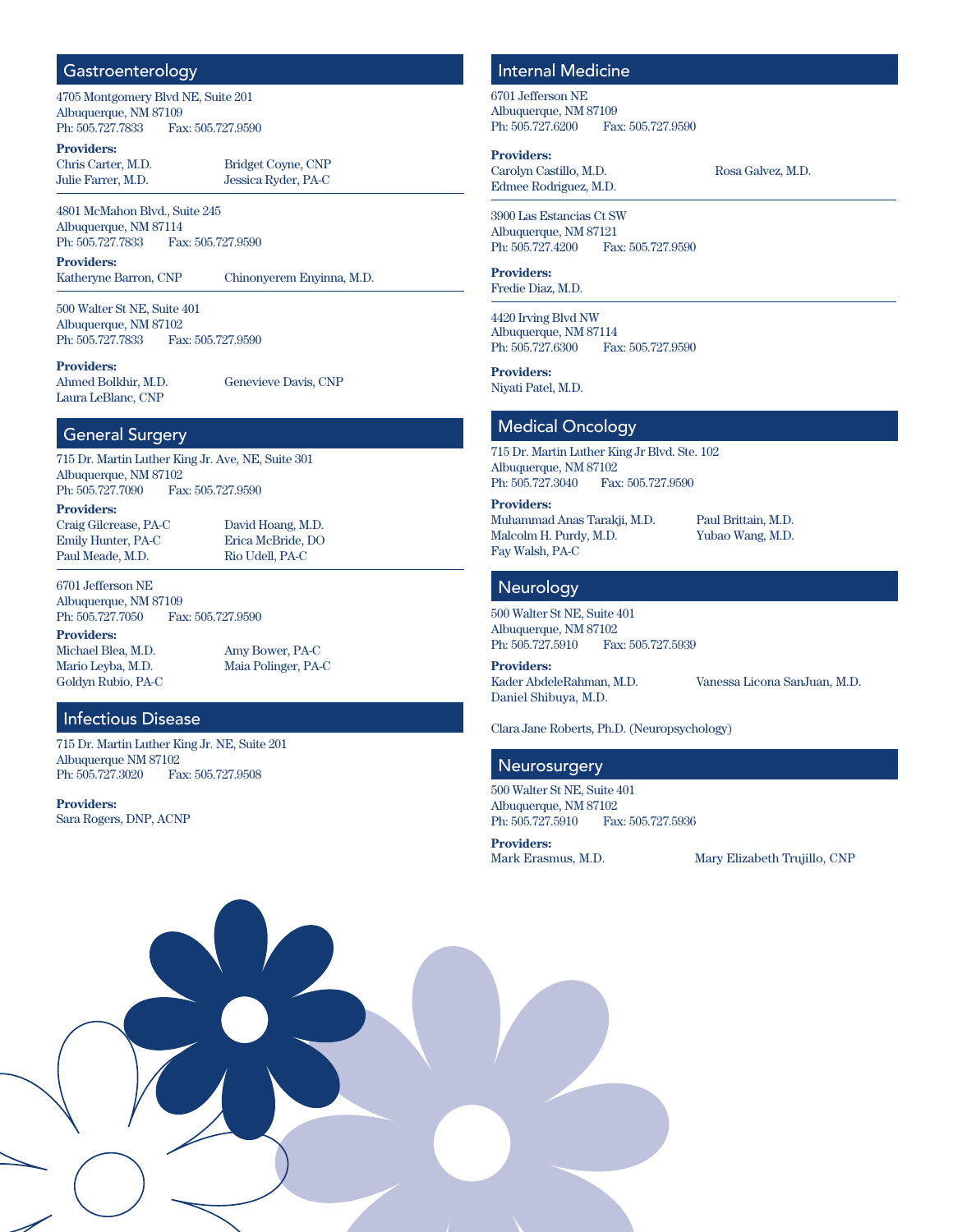# OB-GYN

4705 Montgomery Blvd NE, Suite 301 Albuquerque, NM 87109 Ph: 505.727.4500 Fax: 505.727.9590

#### **Providers:**

Tambra L Bensch, CNM Asit N Bhatt, M.D., FACOG, MRCOG Christina Chaney, CNM, MSN Kathleen Coco, CNM Rebecca Dworkin, CNM Patricia A Heinz, CNM Aubrey Huerta, PA Wendy Kimmelman, CNM Mary Rose Korduner, RN, BSN, CNM, MS, SANE-A Melynda Lopez, CNM Amy MacLeod, CNM, MSN Regan E Riley, D.O., MPH, FACOG Melissa C Scott, DNP, CNM Jessie Simmon, M.D., MSc Sureyya Stone, CNM Dhyana K Velasco, M.D.

Michelle C Underwood, PA-C, MPAS

10511 Golf Course Rd NW, Suite 201 Albuquerque, NM 87114 Ph: 505.727.4500 Fax: 505.727.9564

#### **Providers:**

Bethany Barrow, M.D., FACOG Brenda K Beck, CNM Patricia Black, M.D. Rachel Garcia, CNM, IBCLC Audra McKillip-Heard, MSN, CNM, RN Candace Reid, CNM

# **Orthopedics**

101 Hospital Loop NE, Suite 201 Albuquerque, NM 87109 Ph: 505.727.4430 Fax: 505.727.9590

#### **Providers:**

Kevin Regan, PA-C Mark Werner, M.D.

Mark Anderson, M.D. Kyle Maestas, PA-C

500 Walter Street NE, Suite 104 Albuquerque, NM 87102 Ph: 505.727.4430 Fax: 505.727.9590

**Providers:** Jay Wojcik, M.D.

James Dunlap, PA-C Christopher Hanosh, M.D. Patrick Gilligan, M.D. Robert Martinez Jr., FNP-C

10511 Golf Course Rd NW, Ste 204 Albuquerque, NM 87114 Ph: 505.727.4430 Fax: 505.727.9590

**Providers:**

Seth McCord, M.D. Jayce Powell, FNP

# Pain Clinic

LOVELACE UNM PAIN MANAGEMENT CLINIC 500 Walter NE, Ste. 213 Albuquerque, NM 87102 Ph: 505.727. 7177 Fax: 505.727.9353

**Providers:** Julie Muche, M.D.

Craig Narin, M.D. Melissa Merhege, M.D.

# LOVELACE PAIN MANAGEMENT CLINIC - WOMEN'S

101 Hospital Loop, Suite 109 Albuquerque, NM 87109 Ph: 505.727.4400 Fax: 505.727.9480

**Providers:** Diego Gonzalez, M.D. Lauren Harris, NP

# Plastic Surgery

6701 Jefferson NE Albuquerque, NM 87109 Ph: 505.727.1700 Fax: 505.727.9590

#### **Providers:**

Jeffrey Morehouse, M.D.

# Pulmonology & Critical Care

500 Walter St NE, Suite 501 Albuquerque, NM 87102 Ph: 505.727.3170 Fax: 505.727.9590

# **Providers:**

Michel Boivin M.D. Viral Gandhi, M.D. Sandra Gutierrez, CNP<br>
Camille Hernandez NP<br>
Staci Logue-John Jeffrey Mazer, M.D. Ben Paruchuri M.D. Sivakumar Nagaraju, M.D. Robyn Mitchell NP Sophia Rodgers, CNP Jason Rotonda, CNP Heather Salazar, CNP Derek Sandoval ,CNP Tyler Shackelford D.O. Isabel Torres, NP Keely Wells, CNP

Laura Abeyta, PA-C Caitlyn Brown NP Staci Logue-Johnson

# Radiation Oncology

NE, Albuquerque, NM 87109 Albuquerque, NM 87102 Ph: 505.727.7900 Fax: 505.727.9590 Ph: 505.727.8240 Fax: 505.727.7347

4650 Jefferson Ln NE 601 Dr Martin Luther King Jr Ave

**Providers:**  Amanda Story, M.D. Heyoung McBride, M.D., M.S.

# Radiology - Outpatient

LOVELACE MEDICAL GROUP - INDEPENDENCE SQUARE 6701 Jefferson NE

Albuquerque, NM 87109 Ph: 505.727.6200 Fax: 505.727.9590

#### LOVELACE MEDICAL CENTER

601 Dr. Martin Luther King Jr Ave NE Albuquerque, NM 87102 Ph: 505.727.8966 Fax: 505.727.9816

#### LOVELACE WESTSIDE HOSPITAL

10501 Golf Course Rd NW Albuquerque, NM 87114 Ph: 505.727.8966 Fax: 505.727.9816

# LOVELACE WOMEN'S HOSPITAL

4701 Montgomery Blvd NE Albuquerque, NM 87109 Ph: 505.727.8966 Fax: 505.727.9816

# HEART HOSPITAL OF NEW MEXICO

504 Elm St NE Albuquerque, NM 87102 Ph: 505.727.8966 Fax: 505.727.9816

#### LOVELACE REGIONAL HOSPITAL

117 E. 19th Street Roswell, NM 88201 Ph: 575.625.3371 Fax: 575.625.3353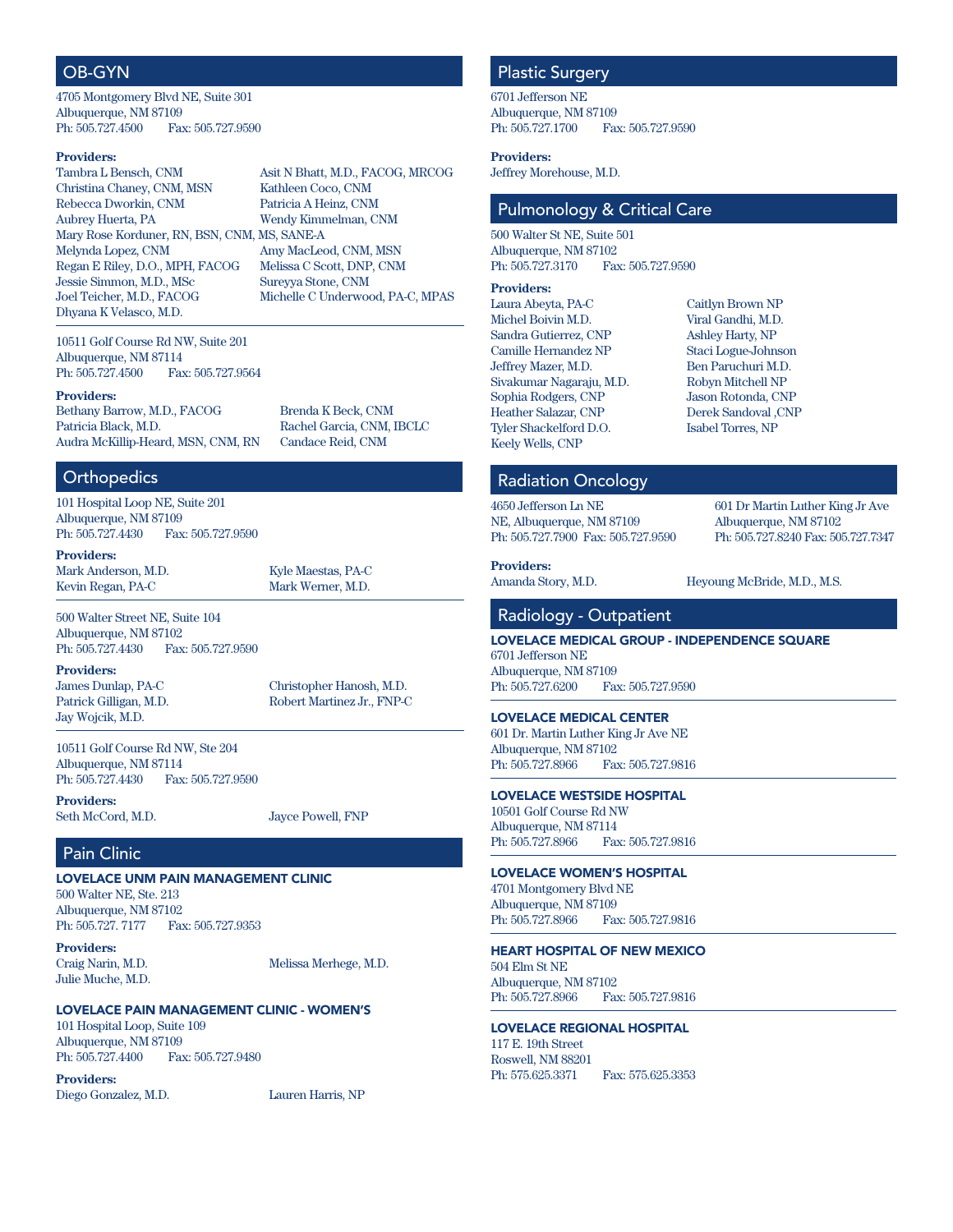# Rehabilitation - Outpatient

LOVELACE UNM REHABILITATION HOSPITAL 505 Elm St. NE Albuquerque, NM 87102 Fax: 505.27.9271

#### LOVELACE UNM OUTPATIENT REHABILITATION - SOUTH COORS

4250 Coors Blvd SW, Unit C Albuquerque, NM 87121 Ph: 505.727.4961 Fax: 505.727.9271

LOVELACE UNM OUTPATIENT REHABILITATION - JEMEZ PUEBLO 129A Canal St Jemez Pueblo, NM 87505 Ph: 505.834.9168 Fax: 505.727.9158

LOVELACE UNM OUTPATIENT REHABILITATION - RIO RANCHO 111 Rio Rancho Rio Rancho, NM 87124 Ph: 505.727.4950 Fax: 505.727.9271

LOVELACE UNM OUTPATIENT REHABILITATION - SANTA FE 1692 Hospital Dr, Bldg. B, Suite 202 Santa Fe, NM 87505 Ph: 505.727.4971 Fax: 595.727.9271

LOVELACE UNM OUTPATIENT REHABILITATION - WYOMING 7910 Wyoming Blvd NE, Suite C Albuquerque, NM 87109 Ph: 505.727.4888 Fax: 505.727.9271

# LOVELACE WOMEN'S HOSPITAL OUTPATIENT REHAB

4600 Montgomery Blvd NE Albuquerque, NM 87109 Ph: 505.727.4620 Fax: 505.727.9271

#### LOVELACE WOMEN'S HOSPITAL OUTPATIENT REHAB - HAND CLINIC

101 Hospital Loop NE, Suite 206 Albuquerque, NM 87109 Ph: 505.727.4657 Fax: 505.727.9271

#### LOVELACE WESTSIDE HOSPITAL OUTPATIENT REHAB

10511 Golf Course Rd. NW, Suite 205 Albuquerque, NM 87114<br>Ph: 505.727.2123 Fax Fax: 505.727.9271

#### LOVELACE REGIONAL HOSPITAL OUTPATIENT REHAB

117 E. 19th Street Roswell, NM 88201 Ph: 575.625.3372 Fax: 575.625.3303

# Roswell Cardiology

311 West Country Club Road, Ste 1 Roswell, NM 88201 Ph: 575.625.3400 Fax: 575.625.3414

**Providers:** Missy Richardson, CNP Amanda Ryan, D.O. Jennifer Tupper, DNP

# Roswell Gastroenterology & General Surgery

311 West Country Club Road, Ste 1 Roswell, NM 88201 Ph: 575.625.3400 Fax: 575.625.3414

**Providers:** Regina Smith, CFNP Paul Torres, M.D.

# Roswell Orthopedics

115 E. 19th St. Roswell, NM 88201<br>Ph: 575.625.3300 Fax: 505.727.9486

**Providers:** Frank Bryant, M.D. Earl Latimer III, M.D.

Jessica Steele, PA John Thomas, PA-C

# Roswell Primary Care & Pediatrics

1112 N. Main St Roswell, NM 88201 Ph: 575.627.4200 Fax: 575.627.4212

**Providers:** Bruce Andrews, CFNP Peter Jewell, M.D. Sarah East-Brumana, PA-C

# Sleep Medicine

500 Walter Street NE Albuquerque, NM 87102 Ph: 505.727.3170 Fax: 505.727.9590

**Provider:**

Sivakumar Nagaraju, M.D. Erica Lujan, CNP

4420 Irving Blvd NW Albuquerque, NM 87114 Ph: 505.727.3170 Fax: 505.727.9590

**Providers:**

Donna Whalen, NP Elchin Zeynalov, M.D.

# Urgent Care

6701 Jefferson NE Albuquerque, NM 87109 Ph: 505.727.0600 Fax: 505.727.9590

**Providers:** Brittany Dow, FNP-C Jacqueline Guinn, CFNP Lisa Lintzenich, FNP-C Lynn Padilla, FNP-C

# Urology

6701 Jefferson NE Albuquerque, NM 87109 Ph: 505.727.6200 Fax: 505.727.9590

#### **Providers:**

Andrew Grollman, M.D. Tomy Perez, M.D. Nanette Vela, CNP

Jerome Baca, PA-C Aaron Geswaldo, D.O.

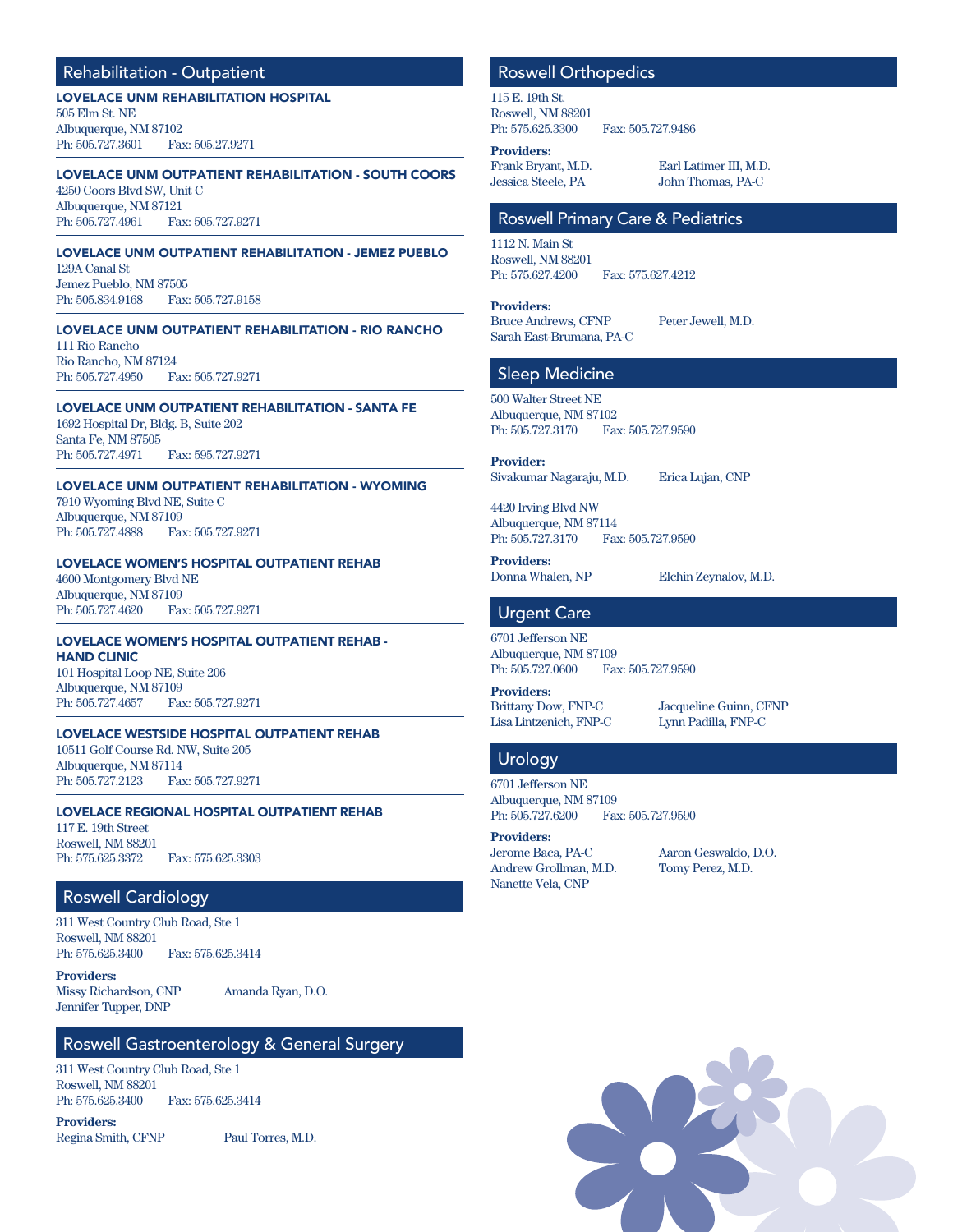# Lovelace Hospitals

LOVELACE MEDICAL CENTER 601 Dr. Martin Luther King Jr. Ave NE Albuquerque, NM 87102 Ph: 505.727.8000

#### LOVELACE WOMEN'S HOSPITAL

4701 Montgomery Blvd. NE Albuquerque, NM 87109 Ph: 505.727.7800

#### LOVELACE WESTSIDE HOSPITAL

10501 Golf Course Rd. Albuquerque, NM 87114 Ph: 505.727.2000

## HEART HOSPITAL OF NEW MEXICO

at Lovelace Medical Center 504 Elm Street NE Albuquerque, NM 87102 Ph: 505.727.1100

#### LOVELACE UNM REHABILITATION HOSPITAL

505 Elm St. NE Albuquerque, NM 87102 Ph: 505.727.4700

#### LOVELACE REGIONAL HOSPITAL - ROSWELL

117 E. 19th Street Roswell, NM 88201 Ph: 575.627.7000

### Hospitalists

Serigo Abriola, M.D. David Agyapong, M.D. Vikram Alladi, M.D. Harkesh Arora, M.D. Javed Awais, M.D. Mario Benavidez, M.D. Peter Boehringer, M.D. Mary Brennan, M.D. Devang Butani, DO Kimberly Cantu, NP Crystal Cardwell, M.D. Beverly Carter, CNP Kristine Cruz, NP Kelli Dominguez, CNP Abid Farooq, M.D. Yoania Garcia-Quintana, M.D. Eleni Gianacakes, M.D. Mark Grinman, M.D. Dareena Gurule, NP Patrick Haarhues M.D. Haroon Haque, M.D. Samuel Henderson, M.D. Camille Hernandez, NP Aroboyi Imoisi, M.D. Robin Knight, M.D. Rodgers Koech, NP Ranjit Kumar, M.D. Calbert Lee, M.D. Susan Lewis, M.D. Tahir Mahmood, DO Mohammad Malik, DO Jody Masters, PA-C Raiza Mena, CNP Uche Obisike, M.D. Bernadette Perea- Zamora, NP Joseph Perea, M.D. Sathish Ramalingam, M.D. Cesar Ramos, M.D. Kevin Rosenberg, P.T. David Rodriguez, M.D. Bernadette Saiz, DO Omeed Sizar, DO Kristina Smith, CNP Jay Tseng, M.D. Ryan Urich, M.D. Michelle Valentine, DO Lynette Wright, NP

# Emergency General Surgery

Jacquelyn S. Brandenburg, D.O. Lynette Connacher, PA Geri Davis, NP Christopher Dominguez, M.D. David Hoang M.D. Lisa Mercado, PA Alberto Dominguez-Ventura, M.D.